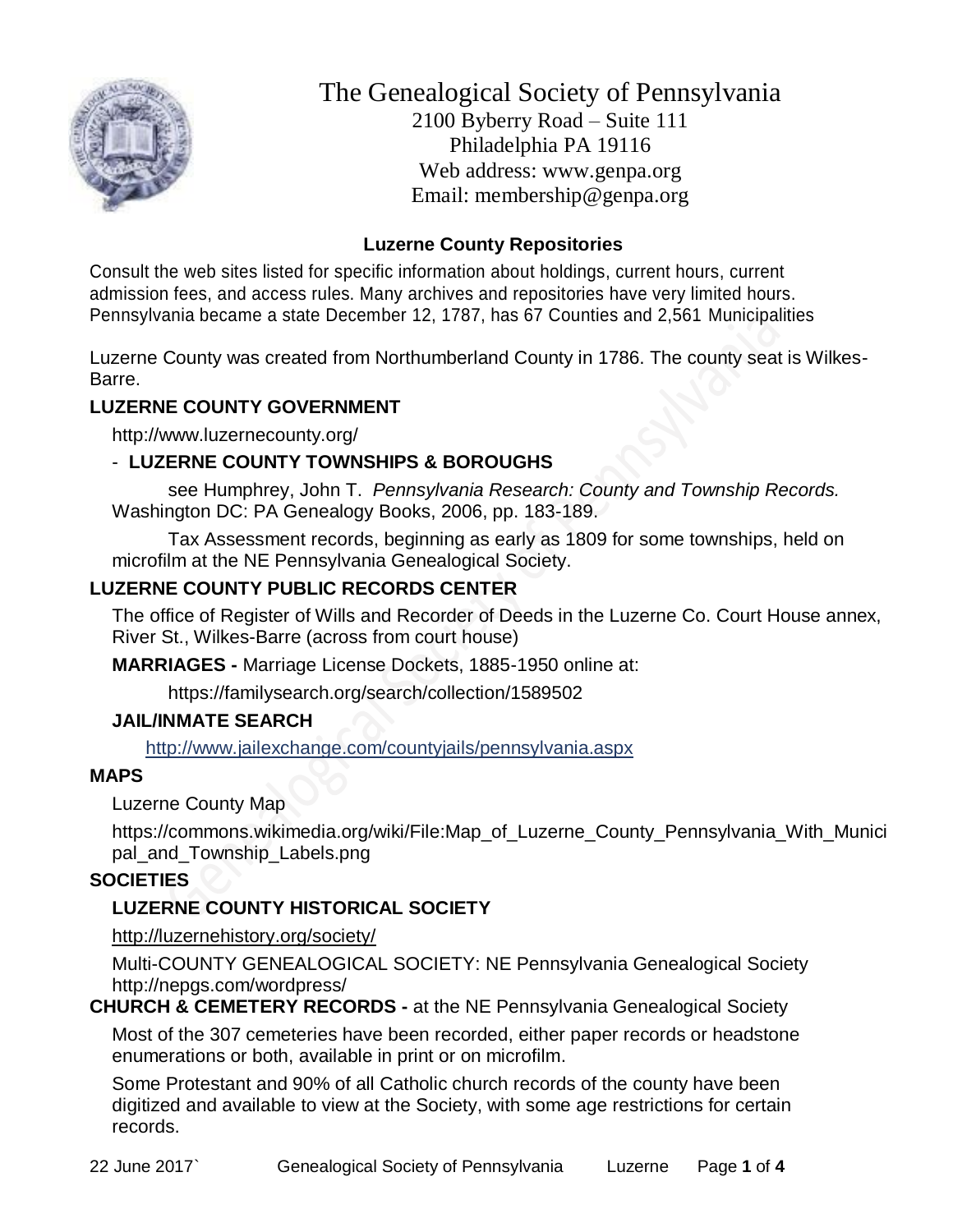# **LUZERNE COUNTY LIBRARY SYSTEM**

- **http://www.luzernelibraries.org/ RESOURCES**
- **Genealogical Society of Pennsylvania GSP** [http://GenPA.org](http://genpa.org/) **GSP Research** <https://genpa.org/research/>
- PAGenWeb **Luzerne** County http://www.pagenweb.org/~luzerne/
- Obituaries available through newspapers.com and genealogybank.com
- **LDS** <http://ldsgenealogy.com/PA> [http://www.newspaperobituaries.net/pennsylvania/???\\_county\\_obituaries.htm](http://www.newspaperobituaries.net/pennsylvania/bradford_county_obituaries.htm)
- County Newspapers
	- o all newspapers held by the Luzerne Co. Historical Society, 1797-1950, have been digitized by Ancestry.com and are available on newspapers.com
	- $\circ$  Pittston Dispatch and Hazleton newspapers digitized by NE PA Genealogical Society (not available online)
- **Random Acts of Kindness** <https://www.raogk.org/>
- **Family Search LDS:** <https://familysearch.org/>Free site but does require a login Collection List <https://familysearch.org/search/collection/list> https://familysearch.org/wiki/en/??? County, Pennsylvania Genealogy
- **Collections at the Historical Society of Pennsylvania HSP -** <http://hsp.org/collections>
	- HSP is membership based and there is a fee 1300 Locust Street, Philadelphia, PA 19107 215-732-6200 ext. 235 or [membership@hsp.org](mailto:membership@hsp.org)
- **RG-47. RECORDS OF THE COUNTY GOVERNMENTS** Guide to African American Resources at the Pennsylvania State Archives <http://www.phmc.state.pa.us/bah/aaGuide/AA-RG-47.html>
- **National Archives of Philadelphia** (**NARA**) Mid Atlantic Region: [http://www.nara.gov/research\\_rooms/mid\\_atlantic/](http://www.nara.gov/research_rooms/mid_atlantic/) **Records Request Process**

National Archives 14700 Townsend Road Philadelphia, Pennsylvania 19154-1096 Telephone: (215) 305-2044 Fax: (215) 305-2038 E-mail: [philadelphia.archives@nara.gov](mailto:philadelphia.archives@nara.gov) <https://wwwarchives.gov/philadelphia>

#### **Naturalizations: NARA**

Pennsylvania: Philadelphia, 1790-1991; Pittsburgh, 1820-1979; Erie, 1940-1972; Scranton, 1901-1990; Wilkes-Barre, 1943-1972; Williamsport, 1909-1913; and Harrisburg, 1911-1917

All Luzerne County naturalizations microfilmed by LDS are now digitized and searchable, including indexes, on FamilySearch. Accessed through FHL Catalog.

#### **MILITARY**

The National Archives at Philadelphia (**NARA**), through its partners Ancestry.com and Fold3.com, provides access to records relating to the military service of individuals from the American Revolution through World War II. Please note that Official Military Personnel Files from World War I to the present are held by the National Archives at St. Louis. <https://www.archives.gov/st-louis>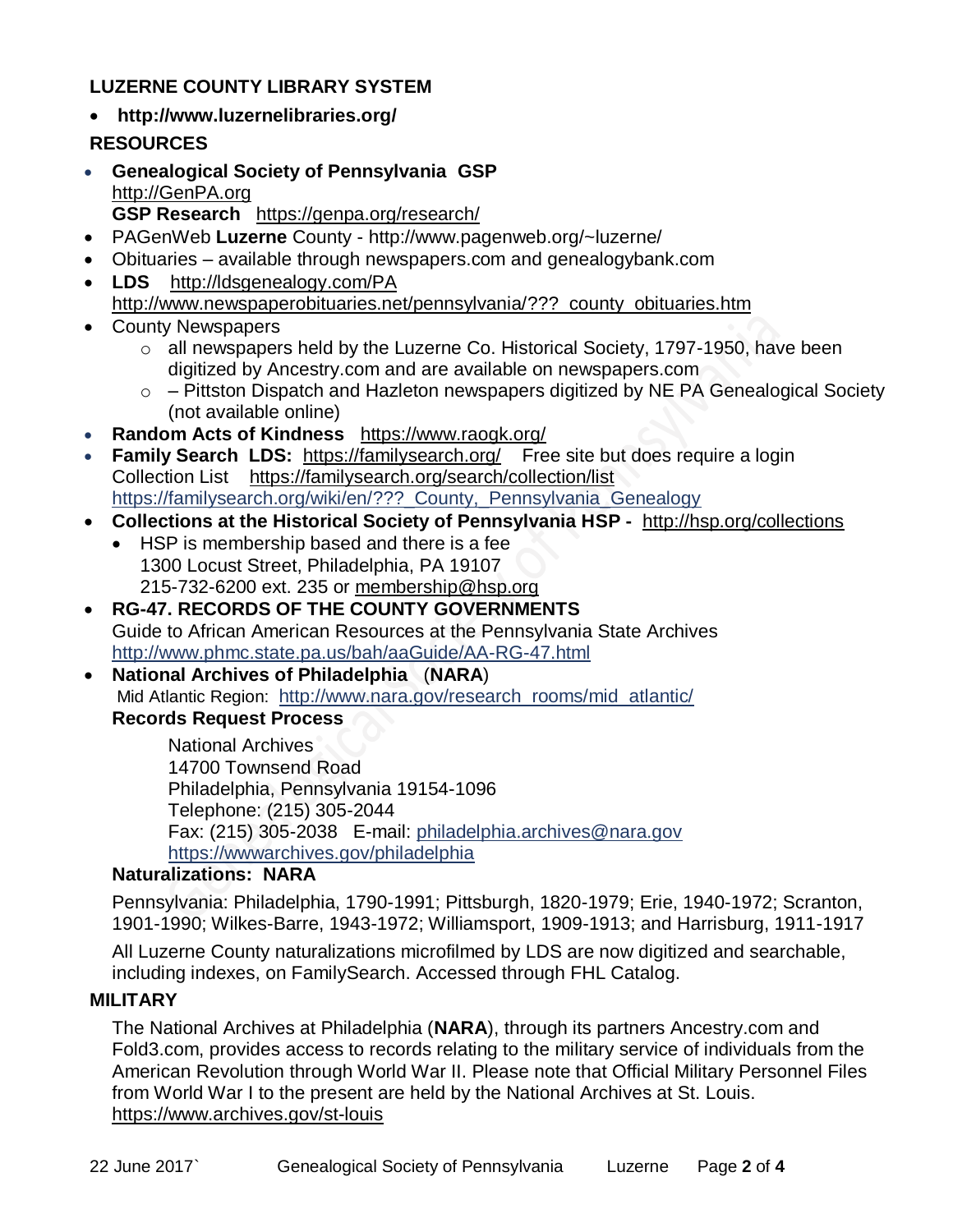World War I and World War II, Fourth Enumeration Draft Cards can also be accessed through our partner sites. In addition, Records of the Selective Service System, 1940-1969, for individuals from Delaware, Maryland, Pennsylvania, Virginia, and West Virginia are available from the National Archives at St. Louis. Copies of World War I draft cards can be requested from the National Archives at Atlanta [\(Atlanta.archives@nara.gov](mailto:Atlanta.archives@nara.gov) ).

For information on obtaining World War II era and later draft cards, please see <http://www.archives.gov/st-louis/archival-programs/other-records/selective-service.html> <https://www.archives.gov/philadelphia/public/family-history.html#military>

#### **Pennsylvania Military Records Research Guide**

<https://www.raogk.org/pennsylvania-genealogy/pa-military-records/>

# **Probate – Wills Administrations**

Probate records may include Person's exact death date, Names of the family members, Family relationships, Names of spouses of children, Residences, Adoption or guardianship of minor children or dependents, Worth of the property and land holdings, Evidence of occupation, religion, or military service

**Family Search:** Pennsylvania Probate Records, 1683-1994 <https://familysearch.org/>

This collection includes probate records created in Pennsylvania counties. The records include wills, estate records and indexes.

# **State of Pennsylvania Vital Records**

The **Pennsylvania State Archives** collects, preserves and makes available for study the permanently-valuable public records of the Commonwealth, with particular attention given to the records of state government.

Mailing address: 350 North Street Harrisburg, PA 17120 Email: Email PA State Archives Phone: (717) 783-3281

GPS address: 801 North 3rd Street Harrisburg, PA 17102 Coordinates: 40.266080, - 76.886053

# **BIRTH CERTIFICATES**, 1906-1910

The Division of Vital Records (DVR) maintains birth records that occurred in Pennsylvania from 1906 to the present.

For information on public records (births occurring from 1906 to 1910), click on Pennsylvania State Archives <http://www.phmc.pa.gov/archives/Pages/default.aspx>or our Genealogy page. [http://www.health.pa.gov/MyRecords/Certificates/Genealogy/Pages/14125.aspx#.WNvLKfkrJH](http://www.health.pa.gov/MyRecords/Certificates/Genealogy/Pages/14125.aspx#.WNvLKfkrJHY) [Y](http://www.health.pa.gov/MyRecords/Certificates/Genealogy/Pages/14125.aspx#.WNvLKfkrJHY)

# **Death Certificates**, 1906-1965

Original birth certificates for 1906-1910 and death certificates for 1906-1965 are available at the State Archives. Digital copies of the 1906-1908 birth certificates and the 1906-1963 death certificates may be found on Ancestry.com. Pennsylvania residents can access these records free of charge through Ancestry.com Pennsylvania. A free account can be created.

# **Certified Copies of Death Certificates**

The Division of Vital Records maintains records of deaths that occurred from 1906 to the present. Certified copies of death certificates (with a raised seal)

http://www.health.pa.gov/MyRecords/Certificates/DeathCertificates/Pages/default.aspx#.WP4q **INL**vtHa